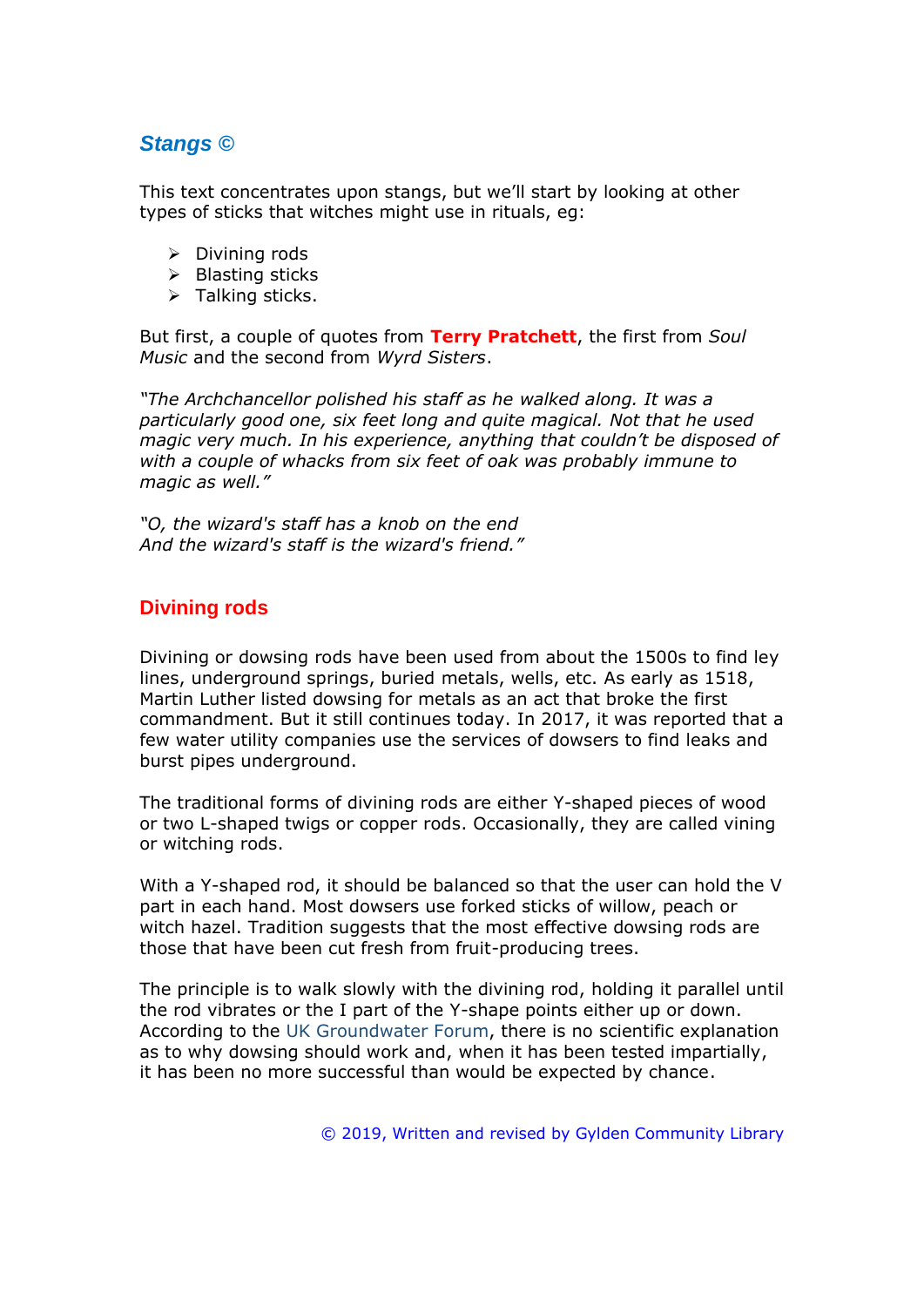However, the Forum does not completely discard the subject of water dowsing. Some people seem to be able to locate buried pipes with the aid of rods or twigs. One theory for this is that the muscles in the body react to some electromagnetic effect caused by the presence of the metal or the water flowing through the pipe; the rods then amplify this effect so that the searcher becomes aware of them. Another theory is that some diviners know from their experience and local knowledge where groundwater is likely to be located and subconsciously cause the reaction.

#### **Blasting and talking sticks**

As it happens, the idea of blasting sticks came up at a discussion in 2018 on wands at the Calleva moot. A blasting stick is a tool for rituals and ceremonies, often cut from a blackthorn tree. The principle is that the blasting spirit was used to summon spirits to the ritual, perhaps at the casting of the circle, for them to obey the commands of the witch or the summoner. In this context, the blasting stick was like a threat to the summoned spirit.

Talking sticks are often seen in rituals. In my experience, they're most common in druidic rituals. For example, the open rituals held by Basingstoke Pagan Open Ceremonies, almost always include a talking stick, which is passed from one person to another in the circle. Each person has the chance to say a blessing, offer a story or a poem to add to the ritual, while holding the talking stick. While I think about it, talking sticks are a key part of First Nation rituals – so I'll cover this aspect in a separate file.

### **The purpose of stangs**

OK, so what is a stang? It is not the same as a staff, which may be decorated with crystals, animal carvings or wooden symbols and used to cast a circle in the absence of a broom. I have an eagle staff that doubles as walking aid, storytelling prop and as a source of energy for magick.

A stang is a type of staff that is usually forked, about six feet long and owes its origin to the wooden pitchfork. The name comes from a Norse word, *stong*, and the Middle English, *stange*, meaning *pole*. Many stangs are made from the following woods:

- ➢ Oak, to symbolise Herne.
- $\triangleright$  Ash, to symbolise the cycle of birth, death and rebirth.
- $\triangleright$  Yew, to symbolise immortality.
- ➢ Blackthorn, to symbolise ill-fortune or death, perhaps in a dark magick rite.

© 2019, Written and revised by Gylden Community Library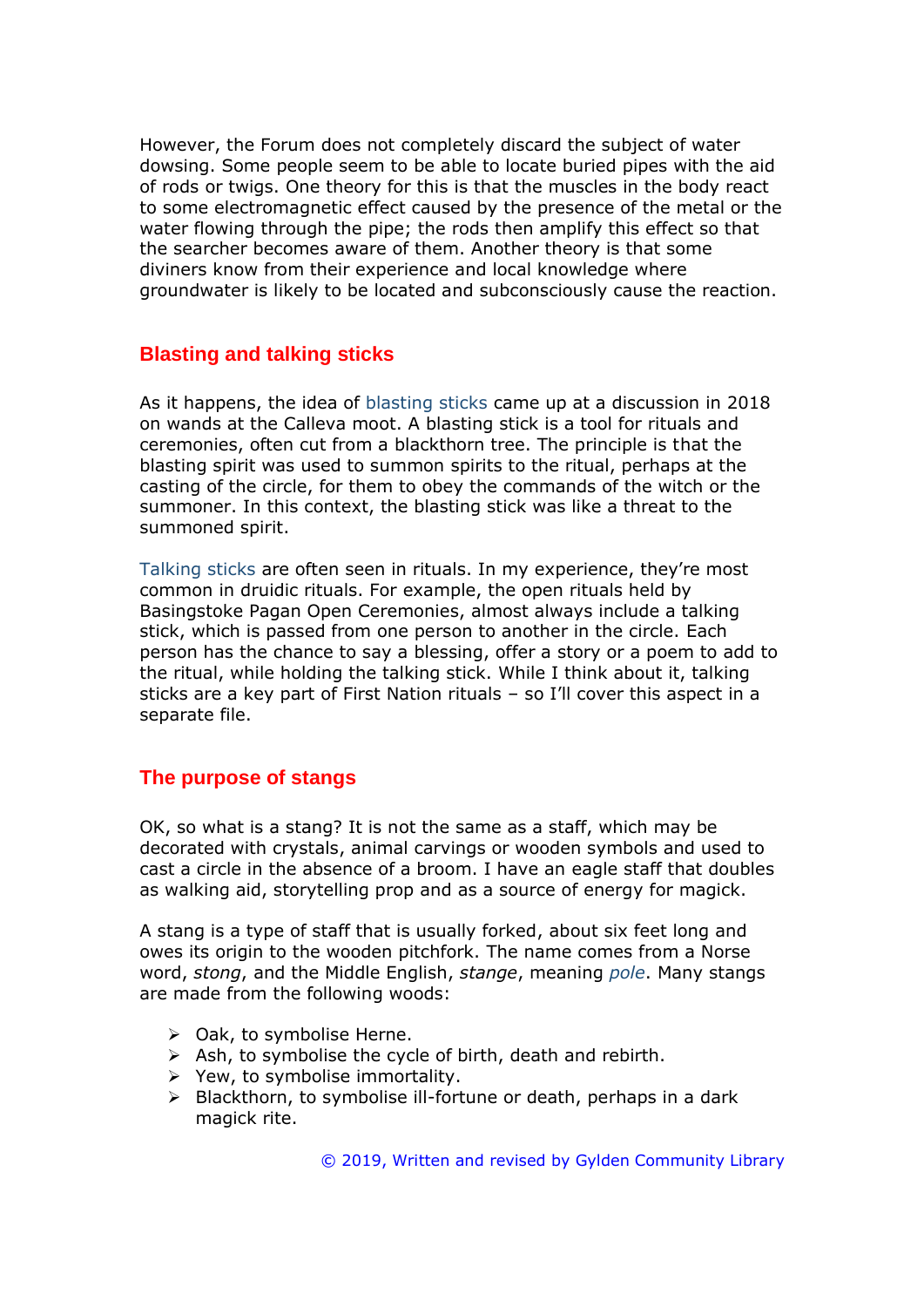Sometimes the forks are capped with metal, for strength during rituals. The staff part of the stang is shod with iron too, so that the stang is preserved when placed in the earth for a ritual. And this is one of the main purposes – for the stang to act as an altar during outside ceremonies. For example, the following may be placed on a stang during a ritual:

- $\triangleright$  The mask of a totem animal.
- $\triangleright$  The skull of an animal, eg a sheep, horse or deer.
- $\triangleright$  A carving of Cernunnos.
- ➢ Ribbons.
- ➢ Flowers.
- ➢ Candles.
- ➢ Crops.

The actual decorations depend upon the sabbat, ie:

- $\triangleright$  Samhain yew leaves or berries.
- $\triangleright$  Yule red ribbons, ivy and/ or holly leaves or berries.
- $\triangleright$  Imbolc snowdrops.
- $\triangleright$  Ostara daffodils or primroses.
- $\triangleright$  Beltane yellow ribbons, hawthorn blossom and twigs.
- $\triangleright$  Litha oak leaves.
- $\triangleright$  Lughnasadh corn ears and poppies.
- ➢ Mabon forest fruits, pine cones or acorns.

### **Using a stang**

OK then, let's say that the ritual is to be performed outside during a full moon. Tradition suggests that an iron nail should be fixed into the base of the stang, to seal the magickal energy inside. The stang should be consecrated by placing it in the earth, smudging and a cleansing incantation – it's best to use your own words (as ever), but here's one of mine as an example.

*Goddess of the Moon, Brighid to our belief, you are universal and forever – in the darkest night, you give light and love to us. We ask you, blessed One, to grant some of your presence and energies to this staff as a symbol of your majesty during our ritual here tonight.*

© 2019, Written and revised by Gylden Community Library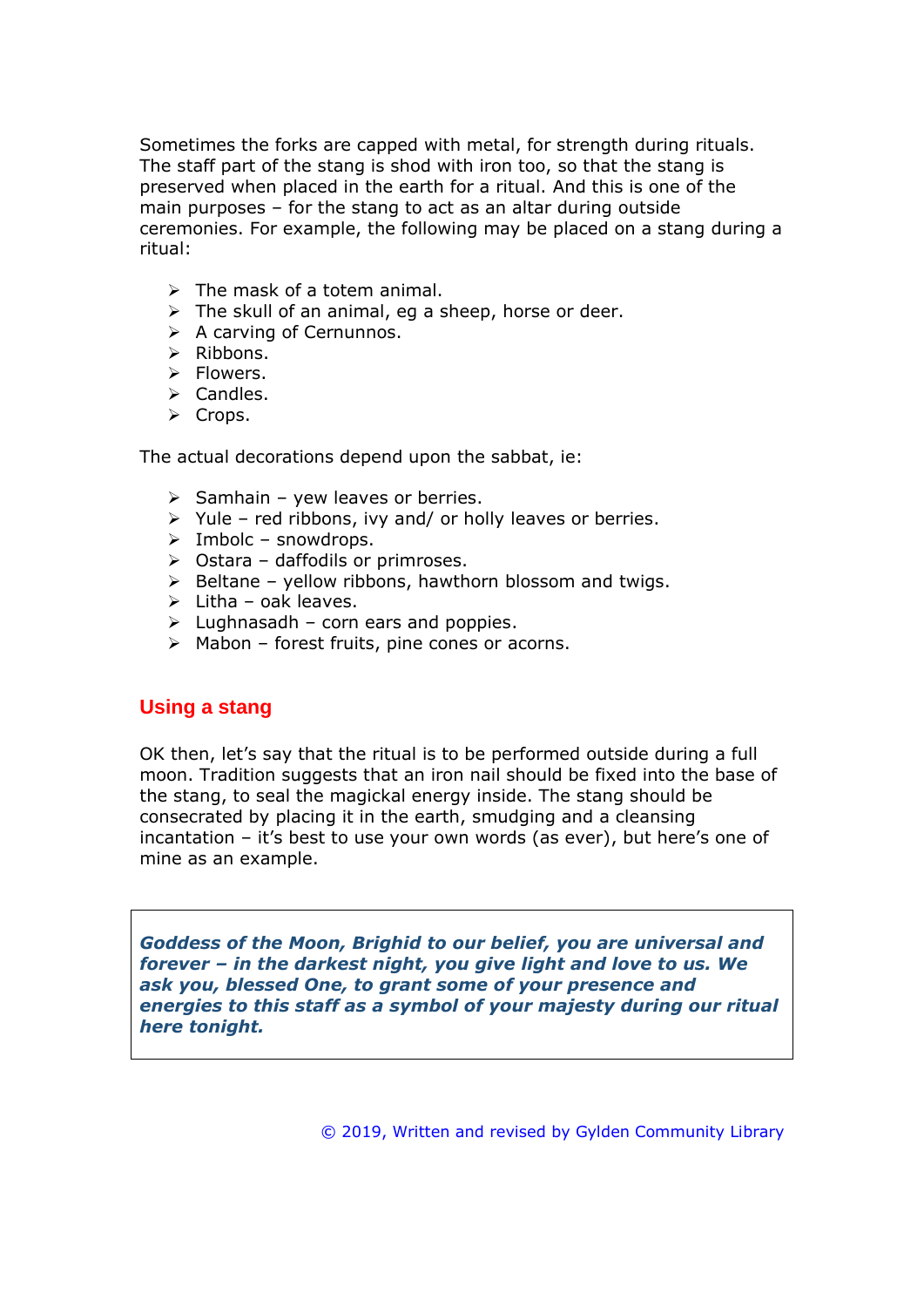Here are some more things that should be done after consecration.

- 1. Cast the circle the stang should be located about three feet from the northern point of the circle.
- 2. Each member of the group should breathe on it three times, making the stang part of their energy.
- 3. As an option, each member of the group could use drops of their blood or saliva to trace an X onto the stang, again to link their energies.
- 4. Decorate the stang, according to the season (see above) with garlands of flowers, ribbons, fruit, etc.
- 5. Place the chalice of mead or wine to the left of the stang.
- 6. Place the athame to the right of the stang.
- 7. Pour a little mead onto the stang as a libation during the rite.





© 2019, Written and revised by Gylden Community Library

### **Conclusion: stang symbolism**

Much of this bit depends upon who you read and which pagan pathway you follow. For Robert Cochrane, the stang was very much a symbol for ritual magick, but others see the stang as an actual tool. Let's have some examples here.

- 1. For those of a shamanic persuasion, the stang/ staff is a representation of the world tree that connects heaven and earth – the upper, middle and lower realms. During trance work, a shaman uses the tree to travel between realms.
- 2. Some eclectics do not use altars at all, but prefer to work outside in nature, using their stangs instead.
- 3. Others, Rae Beth included, wrote that they put a small symbol of the world tree on their indoor altars.